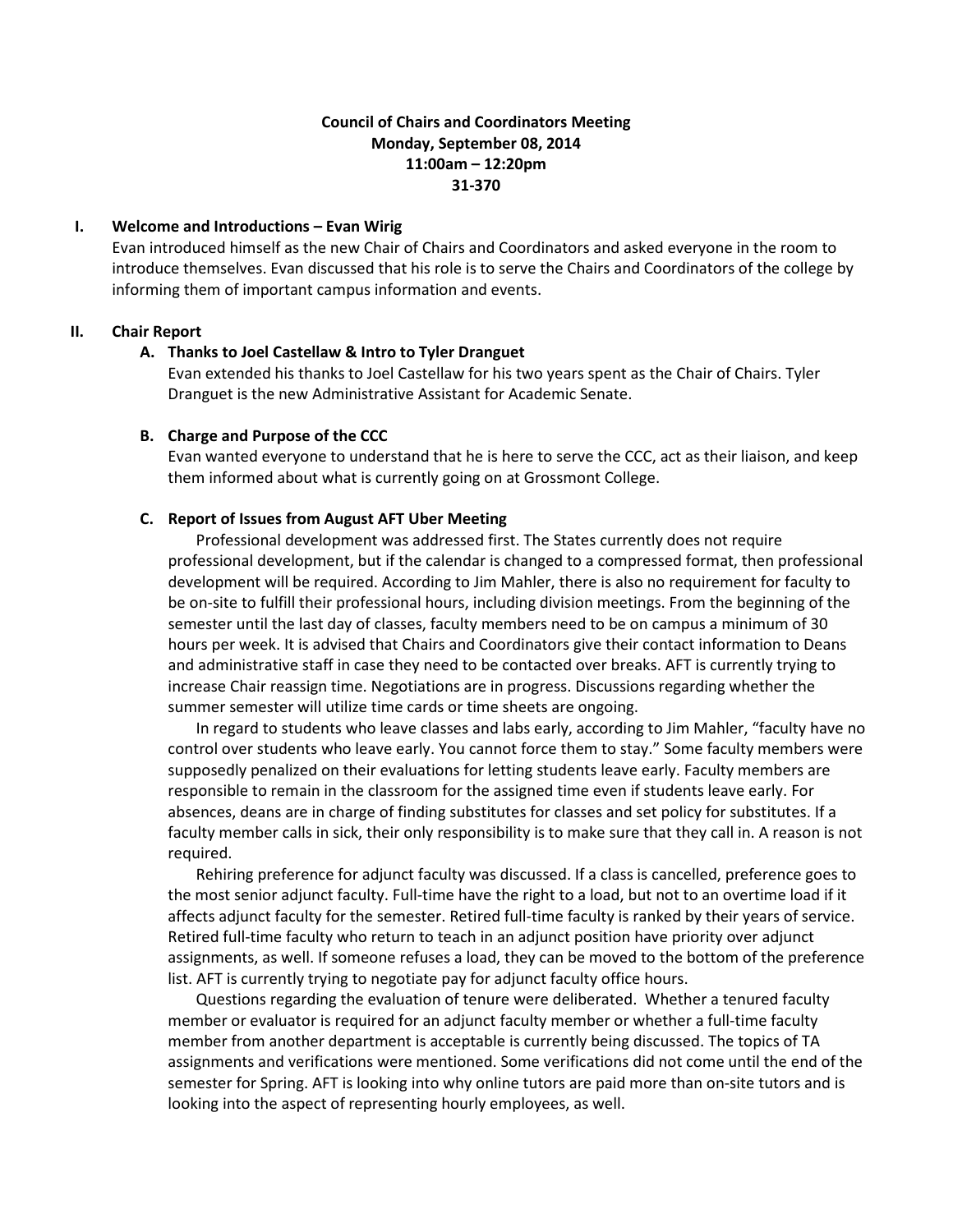Workday should be active within the next eighteen months. This is a massive change affecting Human Resources, Payroll, and Business Services, and many safeguards are being put into place to ensure a smooth transition.

#### **III. VPAA Corner – Katrina VanderWoude**

#### **A. Enrollment Management Workshops**

The discussion of enrollment management workshops has been ongoing for approximately one year. Randy Lawson from Santa Monica College had conducted the last workshops approximately 1.5 years ago and had intended to return to for a second group of workshops this year. Unfortunately, Randy Lawson passed away unexpectedly three weeks ago. Pam Deegan, who had originally intended to co-present with Randy, will now be presenting with Donna Boatwright. The workshops will be held at Grossmont on September  $15<sup>th</sup>$  and at Cuyamaca on the  $16<sup>th</sup>$ . Dr. Lynn Neault will be discussing various topics and issues regarding the academic calendar during the morning session on September 15<sup>th</sup>. That afternoon, a second plenary session will meeting starting at 12:30pm to focus on district enrollment planning. Events will reconvene at Cuyamaca the following morning and focus on district- and college-wide enrollment strategies. During the afternoon session, both colleges will meet separately to discuss enrollment strategies. These workshops are important opportunities for both the district and its campuses to look at enrollment strategies in a new way. Substitutes will be provided for instructors who have classes scheduled during these days. Sue Gonda recommended that Chairs and Coordinators attend both sessions at Grossmont on the  $15<sup>th</sup>$  and the afternoon session at Cuyamaca on the  $16<sup>th</sup>$ .

### **B. Smart Thinking Online Tutoring**

Last fall, a soft-launch of Smart Thinking, an online tutorial service, occurred in preparation for accreditation. Eight hundred hours of tutoring were purchased to accommodate online students. Approximately 280 hours were used during Fall 2013. Students who used Smart Thinking had a 90% favorability rate toward it. This year, approximately 800 hours of Smart Thinking tutoring will be available for all Grossmont students to use. Each student is currently limited to 7 hours of tutoring per semester. Changes this year include a single, streamlined sign-on through Blackboard. In order for students to utilize Smart Thinking, instructors must go into Blackboard and turn on Smart Thinking, but instructors are not required to upload Smart Thinking to their Blackboard pages if they do not want to. Concerns were voiced about both the cost of Smart Thinking and potential problems that could occur between the ways instructors' and tutors' teach students. In response to these concerns, Katrina reiterated that instructors do not have to open Smart Thinking to their students. Smart Thinking was originally made available so that online students could receive tutoring services similar to that of students who attend courses on-campus.

#### **IV. Update on Data Link: Issues and Problems – Cheryl Kerns-Campbell**

Last semester, many instructors experienced problems with the accuracy in grading of Data Link forms. Tests that were graded in the same session would be graded differently according to the same key. Instructors rely on their exams to be graded correctly and last semester it was discovered that a large number of tests were being graded incorrectly. Sang Bai was contacted to see if the Data Link machines could be recalibrated. Sang recalibrated the machines before final exam week, but it is advised that instructors pay close attention to the Data Link forms that they score this semester. Instructors also voiced concerns about which forms were available for purchase in the bookstore. Many instructors would like to continue using a form with fifty questions on each side, not one hundred.